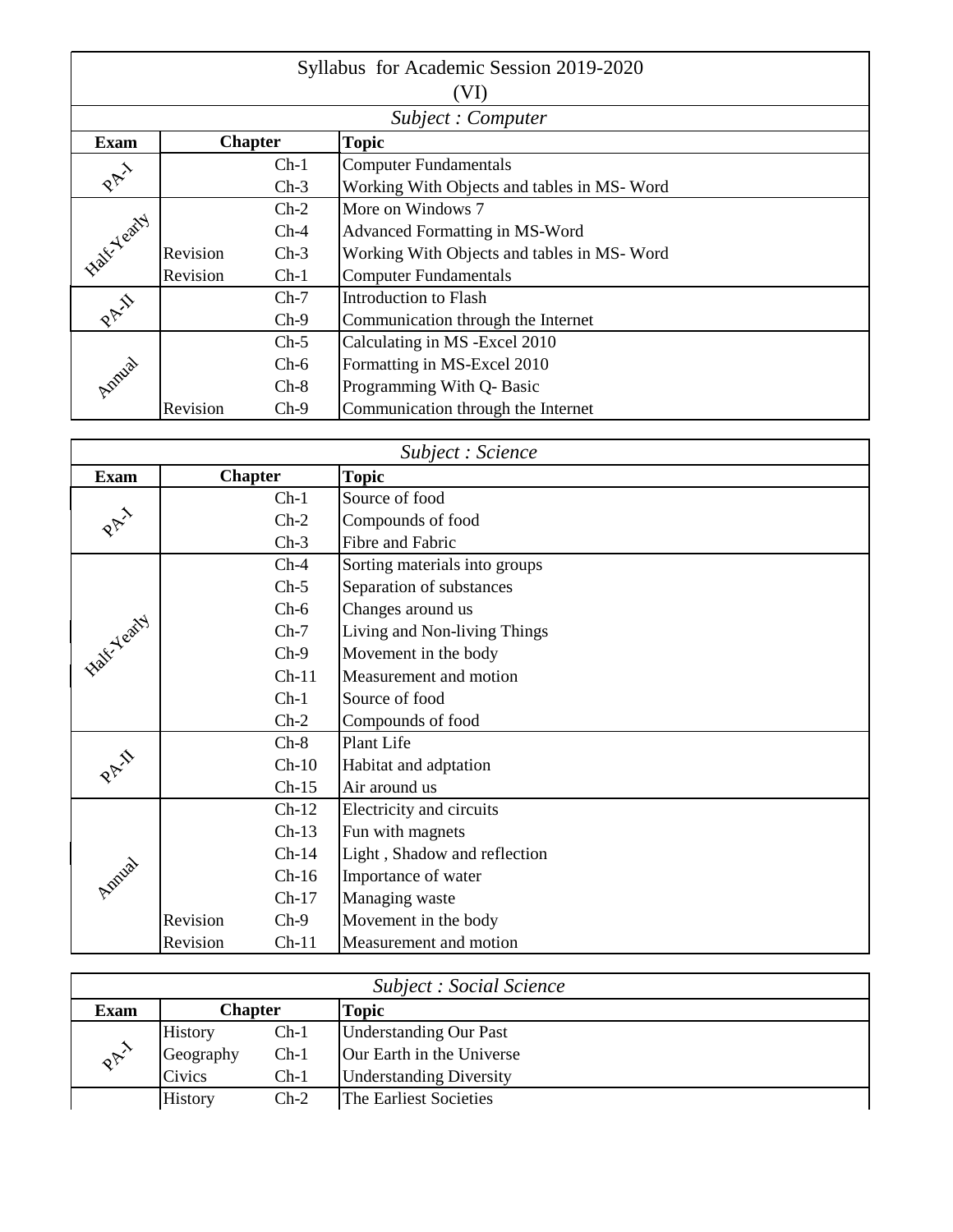|                     |                | $Ch-3$  | The First Farmers and Herders          |
|---------------------|----------------|---------|----------------------------------------|
|                     |                | $Ch-4$  | The First cities                       |
|                     |                | $Ch-5$  | Different ways of life                 |
| <b>Lake Y catty</b> |                | $Ch-6$  | Early states                           |
|                     | Geography      | $Ch-2$  | Globes and maps                        |
|                     |                | $Ch-3$  | Latitudes and Longitudes               |
|                     |                | $Ch-4$  | <b>Rotation and Revolution</b>         |
|                     | Revision       | $Ch-1$  | Our Earth in the Universe              |
|                     | Civics         | $Ch-2$  | Diversity, Discrimination and Equality |
|                     |                | $Ch-3$  | Government                             |
|                     | History        | $Ch-7$  | New Ideas                              |
| PAY                 | Geography      | $Ch-5$  | The Realms of the Earth                |
|                     | Civics         | $Ch-4$  | Panchayati Raj                         |
|                     | <b>History</b> | $Ch-8$  | The First Empire                       |
|                     |                | $Ch-9$  | Life in towns and villages             |
|                     |                | $Ch-10$ | <b>Contacts with Distant lands</b>     |
|                     |                | $Ch-11$ | New empires                            |
|                     |                | $Ch-12$ | Culture and science                    |
|                     | Geography      | $Ch-6$  | Major Relief Features of the Earth     |
| Annial              |                | $Ch-7$  | Our country - India                    |
|                     |                | $Ch-8$  | India-Climate                          |
|                     |                | $Ch-9$  | India-Natural vegetation and wildlife  |
|                     | Revision       | $Ch-4$  | <b>Rotation and Revolution</b>         |
|                     | Civics         | $Ch-6$  | Administration in the city             |
|                     |                | $Ch-7$  | Rural livelihoods                      |
|                     |                | $Ch-8$  | Urban livelihoods                      |
|                     | Revision       | $Ch-3$  | Government                             |

| Subject: Mathematics |                     |                                             |  |
|----------------------|---------------------|---------------------------------------------|--|
| <b>Exam</b>          | <b>Chapter</b>      | <b>Topic</b>                                |  |
|                      | $Ch-1$              | Knowing our Numbers                         |  |
|                      | $Ch-2$              | <b>Whole Numbers</b>                        |  |
| PAY                  | $Ch-6$              | Integers                                    |  |
|                      | $Ch-13$             | Symmetry                                    |  |
|                      | $Ch-3$              | Playing with numbers: factors and multiples |  |
|                      | $Ch-4$              | <b>Basic Geometrical Ideas</b>              |  |
|                      | $Ch-8$              | Decimals                                    |  |
| Half-Yeary 1         | $Ch-10$             | Mensuration                                 |  |
|                      | Revision<br>$Ch-6$  | Integers                                    |  |
|                      | $Ch-9$              | Data Handling                               |  |
| PAIL                 | $Ch-12$             | Ratio and Proportion                        |  |
|                      | $Ch-5$              | <b>Understanding Elementary Shapes</b>      |  |
|                      | $Ch-7$              | Fractions                                   |  |
|                      | $Ch-11$             | Algebra                                     |  |
| Amual                | $Ch-14$             | <b>Practical Geometry</b>                   |  |
|                      | Revision<br>$Ch-9$  | Data Handling                               |  |
|                      | Revision<br>$Ch-12$ | <b>Ratio and Proportion</b>                 |  |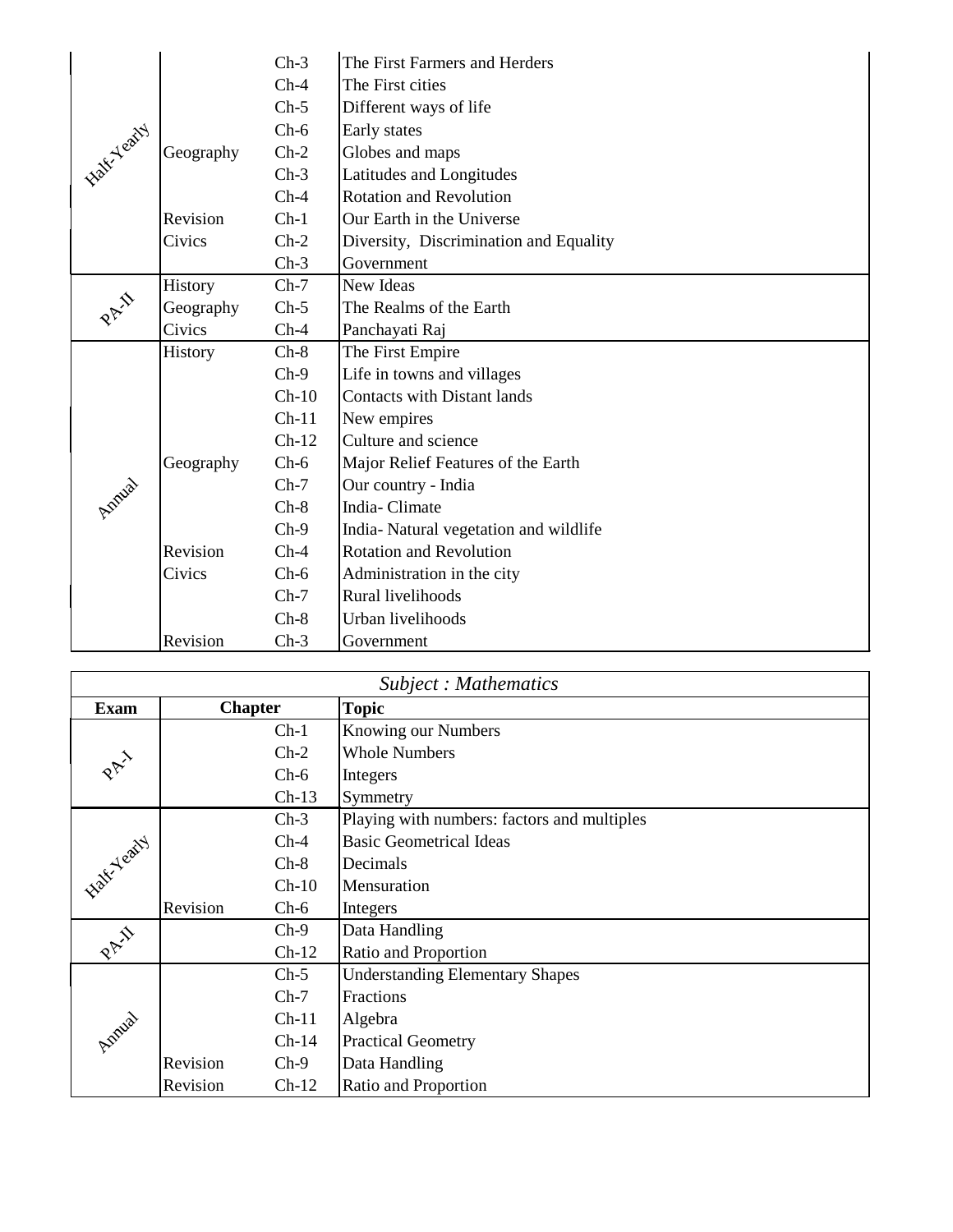|                      | Subject : English |         |                                                                             |  |  |
|----------------------|-------------------|---------|-----------------------------------------------------------------------------|--|--|
| <b>Exam</b>          | <b>Chapter</b>    |         | <b>Topic</b>                                                                |  |  |
|                      | Reader            | $Ch-1$  | A New House(Pr)                                                             |  |  |
|                      |                   | $Ch-2$  | Granny's Little Laptop(Po)                                                  |  |  |
|                      |                   | $Ch-3$  | The Mountain that Ate People(Pr)                                            |  |  |
|                      |                   | $Ch-4$  | The tree Doctor(Pr)                                                         |  |  |
| PAY                  |                   | $Ch-5$  | A Night in June(Po)                                                         |  |  |
|                      | Grammar           | $Ch-1$  | Sentences                                                                   |  |  |
|                      |                   | $Ch-2$  | <b>Nouns</b>                                                                |  |  |
|                      |                   | $Ch-3$  | Articles                                                                    |  |  |
|                      | Writing           |         | <b>Message Writing</b>                                                      |  |  |
|                      | Reader            | $Ch-6$  | Travelling With Grandfather's 200 (Pr)                                      |  |  |
|                      |                   | $Ch-7$  | Steeping out (Pr)                                                           |  |  |
|                      |                   | $Ch-8$  | When I was Twelve (Pr)                                                      |  |  |
|                      | Revision          | $Ch-3$  | The Mountain that Ate People(Pr)                                            |  |  |
|                      | Revision          | $Ch-5$  | A Night in June(Po)                                                         |  |  |
| <b>Native Yearty</b> | Grammar           | $Ch-4$  | Pronouns                                                                    |  |  |
|                      |                   |         | Verbs and Tenses(What are verbs- Synonyms and antonyms- Transitive          |  |  |
|                      |                   | $Ch-6$  | and Intransitive verbs- Direct, Indirect object, Subject - verbs agreement- |  |  |
|                      |                   |         | phrasal verbs- classes of verbs- Tenses- Voice)                             |  |  |
|                      |                   |         |                                                                             |  |  |
|                      | Writing           |         | Message Writing, Story Writing, Letter(Formal & Informal) Writing           |  |  |
|                      | Reader            | $Ch-9$  | Slow motion is now so rare (Po)                                             |  |  |
|                      |                   | $Ch-10$ | The 'MCC' (Pr)                                                              |  |  |
|                      |                   | $Ch-11$ | One Word (Po)                                                               |  |  |
| PAI                  | Grammar           | $Ch-5$  | Adjectives                                                                  |  |  |
|                      |                   | $Ch-6$  | Verbs and Tenses(Direct and Indirect Speech, Formation of Verbs)            |  |  |
|                      |                   | $Ch-11$ | Punctuation                                                                 |  |  |
|                      | Writing           |         | <b>Notice Writing</b>                                                       |  |  |
|                      | Reader            | $Ch-12$ | From Zalata's Diary (Pr)                                                    |  |  |
|                      |                   | $Ch-13$ | The Ghost (Po)                                                              |  |  |
|                      |                   | $Ch-14$ | Intergalactic Idol (Pr)                                                     |  |  |
|                      |                   | $Ch-15$ | The Rum tum Tugger (Po)                                                     |  |  |
|                      |                   | $Ch-16$ | The Adventure of Christmas Pudding (Play)                                   |  |  |
| Annual               | Revision          | $Ch-1$  | A New House(Pr)                                                             |  |  |
|                      | Grammar           | $Ch-7$  | Adverbs                                                                     |  |  |
|                      |                   | $Ch-8$  | Preposition                                                                 |  |  |
|                      |                   | $Ch-9$  | Conjunction and Interjections                                               |  |  |
|                      |                   |         | Verbs & Tenses (Synonyms and Antonyms + Tenses + Entire syllabus of         |  |  |
|                      | Revision          | $Ch-6$  | PA II and Revision fron Term I)                                             |  |  |
|                      | Writing           |         | Notice Writing, Picture Composition, Paragraph Writing                      |  |  |

| Subject : Hindi 3rd language |                  |                  |                                                 |
|------------------------------|------------------|------------------|-------------------------------------------------|
| Exam                         | <b>Book Name</b> | Chapter Topic    |                                                 |
|                              | Pankuri          | $Ch-1$<br>$Ch-2$ | Sabse Pahela Barna Gyan<br>Bina Matra Wale Sabd |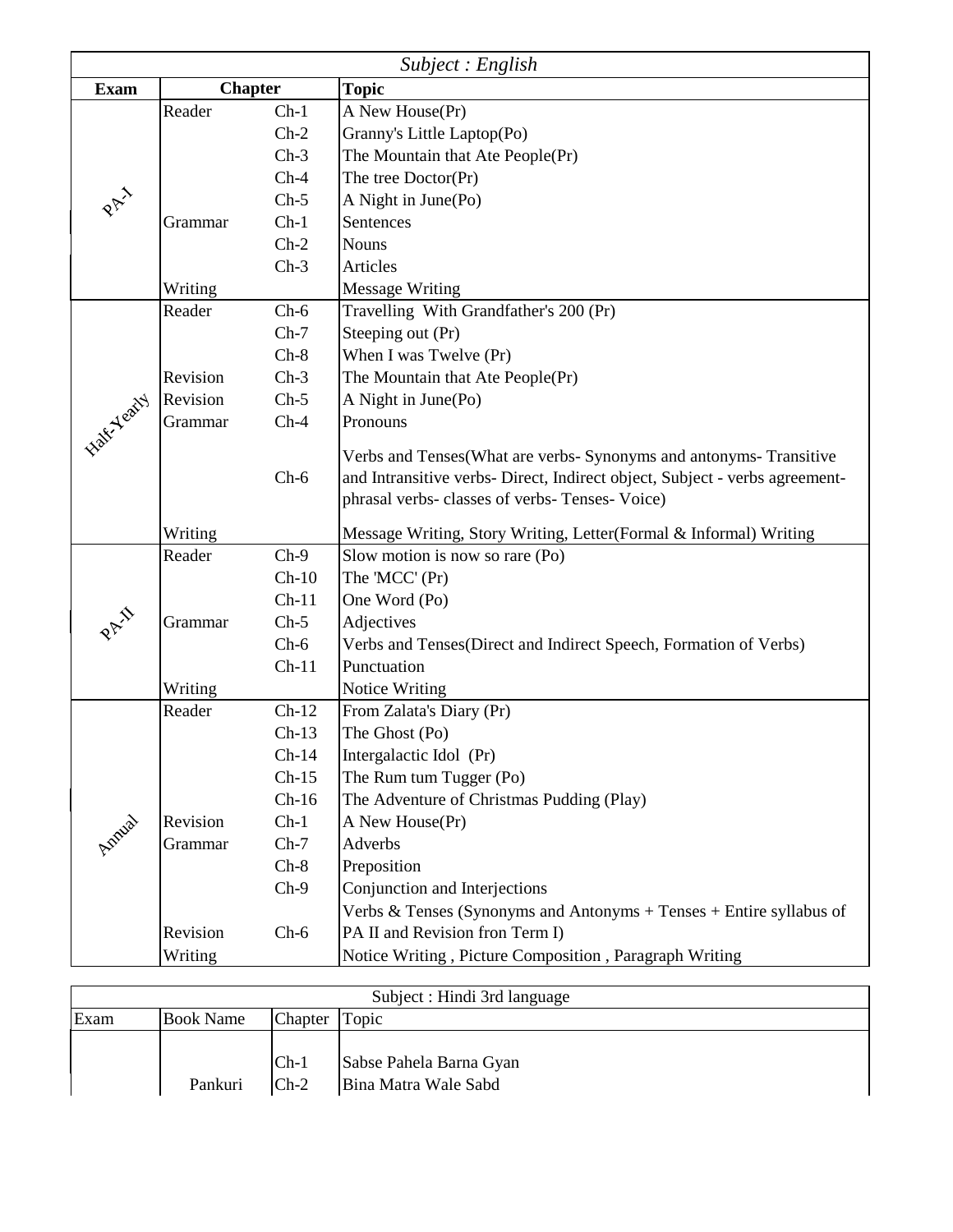| PAI                | (Text)  | $Ch-3$  | Swarno Ki Matraye                     |
|--------------------|---------|---------|---------------------------------------|
|                    |         |         |                                       |
|                    |         | $Ch-1$  | Aao Sikhe Bhasa                       |
|                    | Garima  | $Ch-2$  | Aao Sikhe Barna                       |
|                    | (Gram)  |         | Paragraph Writing                     |
|                    |         |         |                                       |
|                    |         | $Ch-4$  | Anushwar, Chandrabindu, Bisharga      |
|                    |         | $Ch-6$  | Sayukt Barna aur Adha Akshar          |
|                    | Pankuri | $Ch-8$  | Sunahari Kiran (Kabita)               |
|                    | (Text)  | $Ch-9$  | Nirday Maali (Kahani)                 |
| <b>Half-Yearty</b> |         |         |                                       |
|                    |         | $Ch-3$  | Aao Sabd Banaye                       |
|                    |         | $Ch-4$  | Matraye                               |
|                    |         | $Ch-5$  | Aao Bakya Banaye                      |
|                    | Garima  |         | Paragraph Writing                     |
|                    | (Gram)  |         |                                       |
|                    |         | $Ch-5$  | Re-Rej Aur Paden                      |
|                    | Pankuri | $Ch-10$ | Hathi se Nahi Katti (Kahani)          |
|                    |         |         |                                       |
| PAI                |         | $Ch-6$  | Naam wale sabd                        |
|                    |         | $Ch-7$  | Ladka-Ladki (Gender)                  |
|                    | Garima  | $Ch-8$  | Ek aur Anek                           |
|                    | (Gram)  |         | Ek Se Dus Tak Ginti Lekhe             |
|                    |         | $Ch-11$ | Khichri Kisne Khai                    |
|                    |         | $Ch-13$ | Rakhi Ka Tewhar                       |
|                    | Pankuri |         | Ch-10 (R Hathi Se Nahi Katti (Kahani) |
|                    |         |         |                                       |
|                    |         | $Ch-9$  | Sab Naamo Ke Liye Naam                |
| Antural            |         | $Ch-10$ | <b>Gun Batane Wale Sabd</b>           |
|                    |         | $Ch-11$ | Kam Batane Wale Sabd                  |
|                    | Garima  | $Ch-14$ | Aao Sunne Kahani                      |
|                    | (Gram)  |         | <b>Story Writing</b>                  |

| Subject : Bengali 3rd Language |                |         |                                 |  |
|--------------------------------|----------------|---------|---------------------------------|--|
| <b>Exam</b>                    | <b>Chapter</b> |         | <b>Topic</b>                    |  |
|                                | Katha Mukul    | $Ch-1$  | Barnoporichay                   |  |
|                                |                | $Ch-2$  | Aso Banan Shikhi                |  |
| PAY                            |                | $Ch-3$  | Aa- Kar Jure Banan              |  |
|                                | Vasha Mukul    | $Ch-1$  | Vasha O Byakaron (Bodhporikhon) |  |
|                                | Katha Mukul    | $Ch-4$  | 'i'-kar Jure Banan              |  |
|                                |                | $Ch-5$  | 'ii'-kar Jure Banan             |  |
|                                |                | $Ch-6$  | 'u'-kar Jure Banan-             |  |
|                                |                | $Ch-7$  | 'uu'-kar Jure Banan-            |  |
|                                |                | $Ch-17$ | Poem Oikhane Ma Pukur pare      |  |
|                                | Vasha Mukul    | $Ch-2$  | Dhoni O Borno                   |  |
|                                | Revision       | $Ch-1$  | Barnoporichay                   |  |
|                                | Writing        |         | Paragraph Writing               |  |
|                                | Katha Mukul    | $Ch-9$  | 'e'-kar Jure Banan              |  |
| <b>Halt Yeary</b>              |                |         |                                 |  |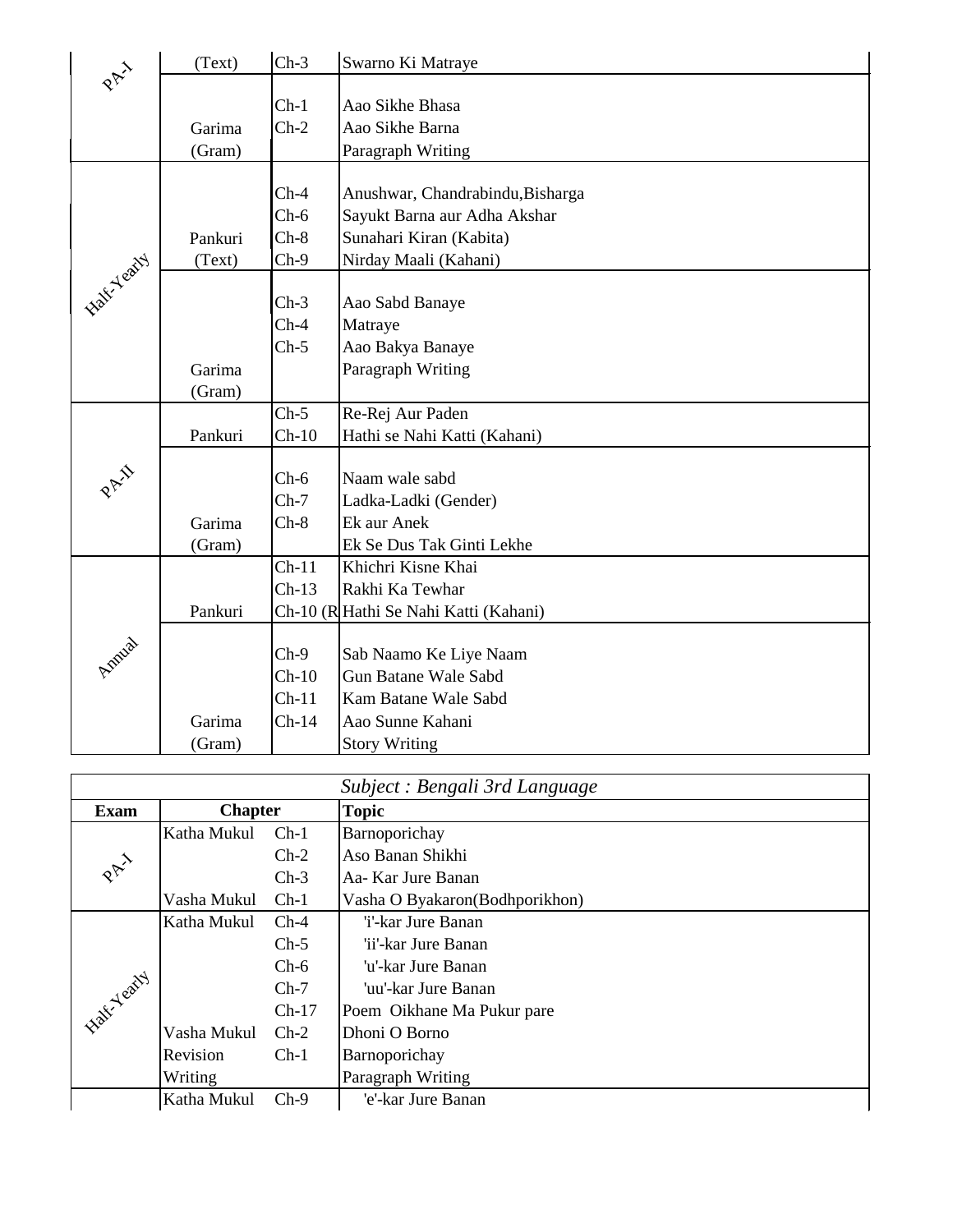|       |             | $Ch-10$ | 'ey'-kar Jure Banan         |
|-------|-------------|---------|-----------------------------|
|       |             | $Ch-11$ | 'o'-kar Jure Banan          |
|       |             | $Ch-12$ | 'oi'-kar Jure Banan         |
| PAIN  |             | $Ch-19$ | Vai ar Bon                  |
|       | Vasha Mukul | $Ch-6$  | Lingo                       |
|       |             | $Ch-7$  | <b>Biporit Shabdo</b>       |
|       | Writing     |         | Paragraph Writing(Goru/Cow) |
|       | Katha Mukul | $Ch-13$ | Khandat-ta Jure Banan       |
|       |             | $Ch-14$ | Anushar Jure Banan          |
|       |             | $Ch-15$ | Bishorgo Jure Banan         |
|       |             | $Ch-16$ | Chandra bindu Jure Banan    |
|       |             | $Ch-20$ | Boka- Kumirer Kotha         |
|       |             | $Ch-21$ | Thurthure Buri              |
| Amual | Revision    | $Ch-17$ | Poem Oikhane Ma Pukur pare  |
|       | Revision    | $Ch-4$  | 'i'-kar Jure Banan          |
|       | Revision    | $Ch-5$  | 'ii'-kar Jure Banan         |
|       | Revision    |         | Entire PA-II Syllabus       |
|       | Vasha Mukul | $Ch-9$  | Smarthok Shabdo             |
|       |             | $Ch-10$ | Ek Kothaya Prokash          |
|       | Revision    |         | Bodhporikhan                |
|       | Writing     |         | Paragraph Writing           |

| Subject : General knowledge |                            |                                       |  |
|-----------------------------|----------------------------|---------------------------------------|--|
| <b>Exam</b>                 | <b>Chapter</b>             | <b>Topic</b>                          |  |
|                             | Unit I<br>a.               | Astronomy                             |  |
| PA 1                        | b.<br>Unit II              | Animal Kingdom                        |  |
|                             | Unit III<br>$\mathbf{c}$ . | Plant Kingdom                         |  |
|                             |                            |                                       |  |
|                             | Unit IV<br>a.              | Nature                                |  |
|                             | Unit V<br>b.               | Science and Technology                |  |
|                             | Unit VI<br>$\mathbf{c}$ .  | World                                 |  |
|                             | Unit VII India<br>d.       |                                       |  |
| <b>Accord Property 1</b>    | Revision<br>Unit II        | Animal Kingdom                        |  |
|                             | Revision<br>Unit III       | Plant Kingdom                         |  |
|                             |                            |                                       |  |
|                             | Unit IX<br>a.              | Abbreviations                         |  |
|                             | Unit X<br>b.               | Mythology                             |  |
| 2 H                         | Unit XI<br>c.              | <b>Sports</b>                         |  |
|                             | d.                         | Unit XII Fun with Mathematics         |  |
|                             |                            |                                       |  |
|                             | a.                         | Unit VIII Language and Literature     |  |
|                             | b.                         | Unit XIII Fine arts and entertainment |  |
|                             | Unit IV<br>Revision        | Nature                                |  |
| Amual                       | Revision<br>Unit V         | Science and Technology                |  |
|                             |                            |                                       |  |
|                             |                            |                                       |  |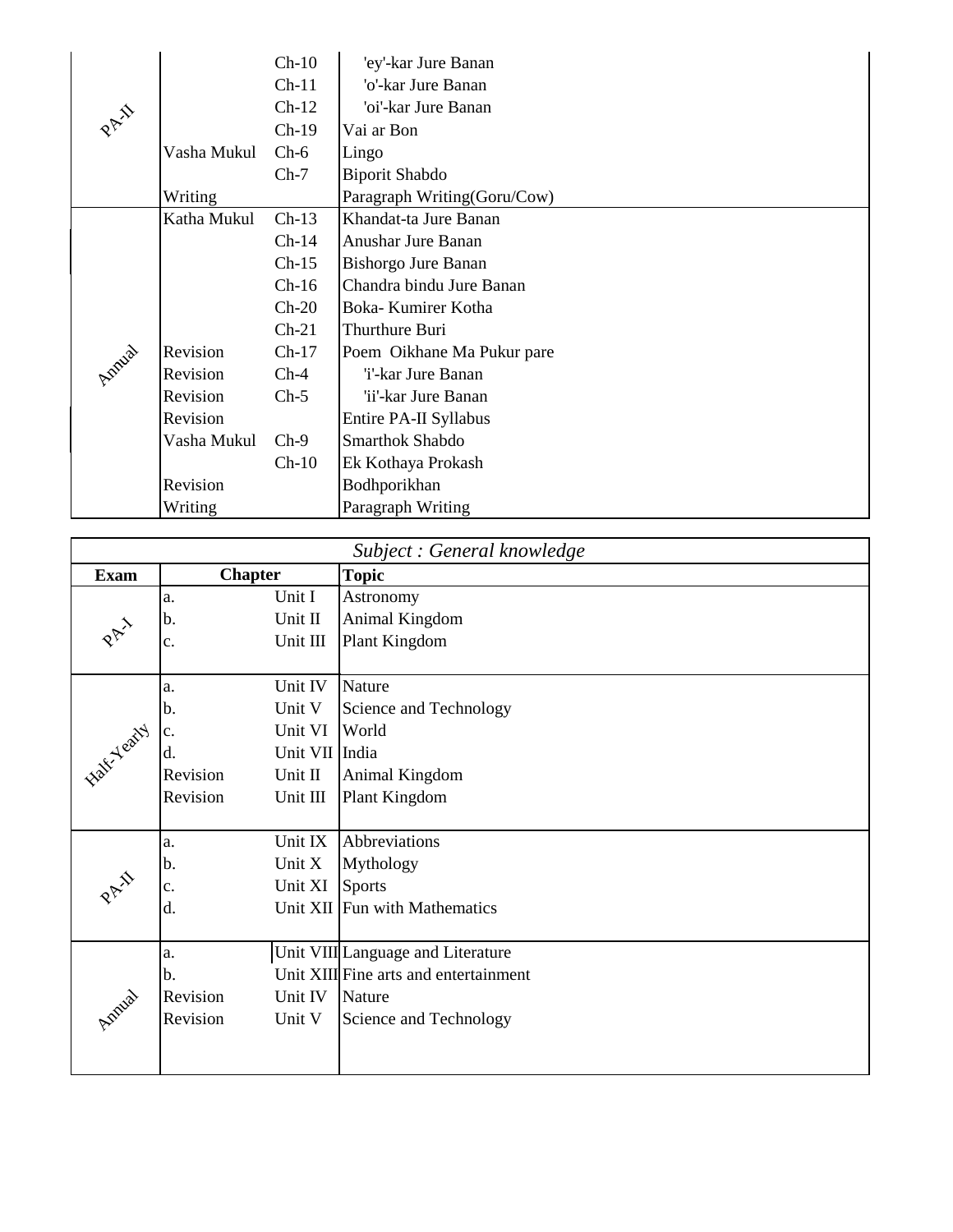| Subject : Hindi 2nd language |                  |                |                            |  |
|------------------------------|------------------|----------------|----------------------------|--|
| <b>Exam</b>                  | <b>Book Name</b> | <b>Chapter</b> | <b>Topic</b>               |  |
|                              | Pankuri          | $Ch-1$         | Desh Hamara                |  |
|                              | (Text)           | $Ch-2$         | <b>Budha Kutta</b>         |  |
| PAY                          |                  | $Ch-3$         | Phir Gadhe Se Gadha        |  |
|                              | Garima           | $Ch-1$         | Philology                  |  |
|                              | (Gram)           | $Ch-2$         | Orthography                |  |
|                              |                  | $Ch-3$         | Spelling errors            |  |
|                              |                  | $Ch-4$         | Morphology                 |  |
|                              |                  |                | <b>Report Writing</b>      |  |
|                              |                  | $Ch-4$         | Aiee Barsha Aiee           |  |
|                              |                  | $Ch-6$         | Kabir Ke Dohe              |  |
|                              | Pankuri          | $Ch-7$         | Sukhi Jibon                |  |
|                              | (Text)           | $Ch-8$         | Anitha Uphaar              |  |
|                              |                  |                | Ch-1 (Re Desh Hamara       |  |
|                              |                  |                |                            |  |
| Half-Yearty                  |                  | $Ch-5$         | Noun                       |  |
|                              |                  | $Ch-6$         | Gender                     |  |
|                              |                  | $Ch-7$         | Number                     |  |
|                              | Garima           | $Ch-8$         | Case                       |  |
|                              |                  | $Ch-9$         | Pronoun                    |  |
|                              | (Gram)           | $Ch-10$        | Adjective                  |  |
|                              |                  |                | <b>Unseen Passage</b>      |  |
|                              |                  |                | <b>Essay Writing</b>       |  |
|                              |                  |                | <b>Story Writing</b>       |  |
|                              |                  | $Ch-9$         | Sona                       |  |
|                              | Pankuri          | $Ch-10$        | Befikre gaheri neend       |  |
|                              |                  | $Ch-11$        | Par nazar ke               |  |
| $\hat{\mathbf{S}}$           |                  | $Ch-11$        | Verb                       |  |
| $\mathcal{R}^{\nabla^2}$     | Garima           | $Ch-12$        | Tense                      |  |
|                              | (Gram)           | $Ch-13$        | Adverb                     |  |
|                              |                  |                | Diary Writing              |  |
|                              |                  | $Ch-12$        | Ak Patra Char Uttar        |  |
|                              |                  | $Ch-13$        | Swary Ki Kalpana           |  |
|                              |                  | $Ch-14$        | Push Ki raat               |  |
|                              | Pankuri          | $Ch-15$        | Global Warming             |  |
|                              |                  |                | Ch-4 (Re Aiee Barsha Aiee  |  |
|                              |                  | Ch-9 (RevSona  |                            |  |
|                              |                  | $Ch-16$        | Vocabulary                 |  |
|                              |                  | $Ch-17$        | Prefix,suffix,compound     |  |
| Annia                        |                  | $Ch-18$        | Joining                    |  |
|                              |                  | $Ch-19$        | Syntax                     |  |
|                              | Garima           | $Ch-21$        | <b>Idioms and Proverbs</b> |  |
|                              | (Gram)           |                | <b>Letter Writing</b>      |  |
|                              |                  |                | <b>Unseen Passage</b>      |  |
|                              |                  |                | Picture description        |  |
|                              |                  |                |                            |  |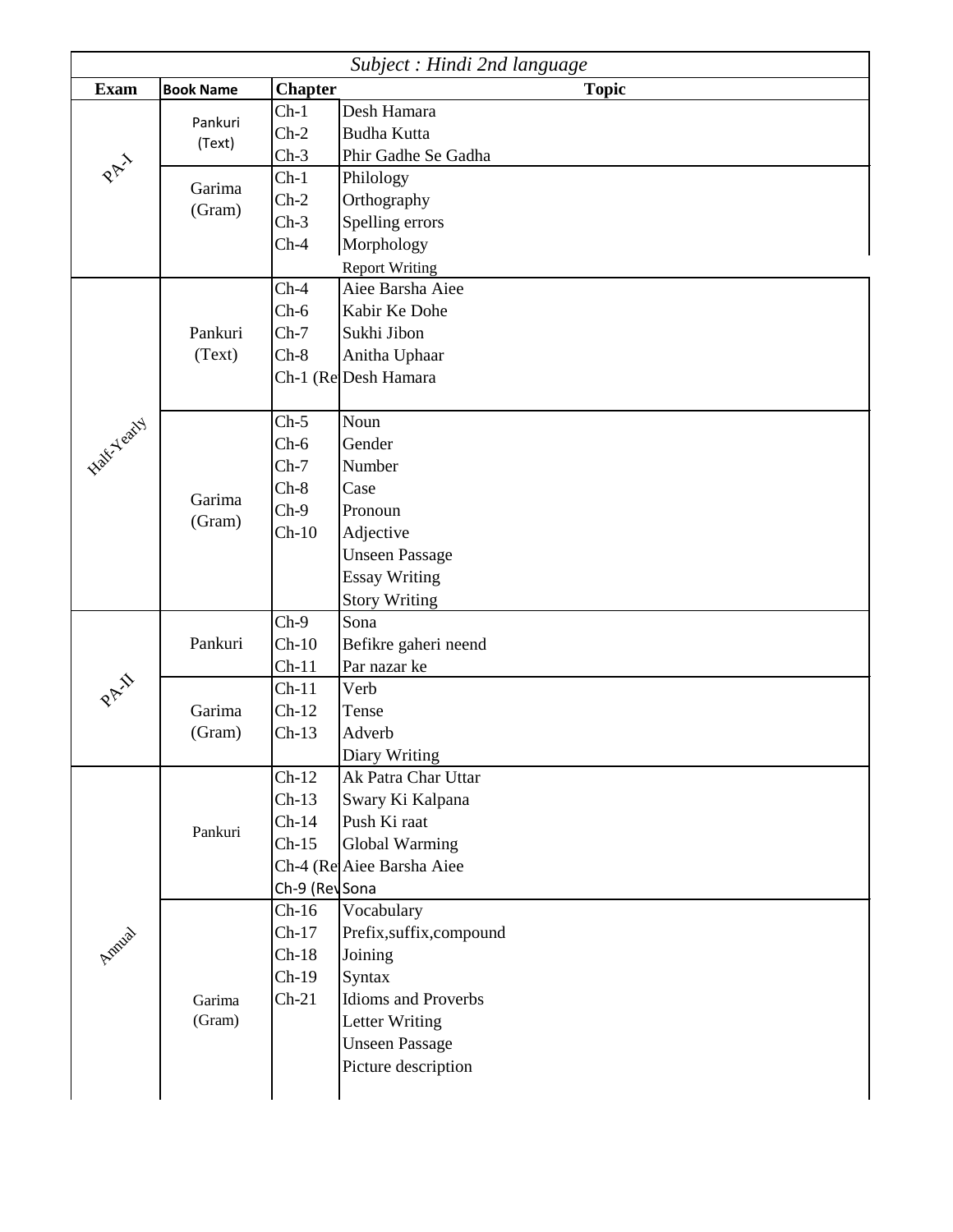| Subject : Bengali 2nd language |                  |                      |                                               |  |  |  |
|--------------------------------|------------------|----------------------|-----------------------------------------------|--|--|--|
| <b>Exam</b>                    | <b>Book Name</b> | <b>Chapter</b>       | <b>Topic</b>                                  |  |  |  |
|                                |                  | $Ch-1$               | <b>Odvut Atitheota</b>                        |  |  |  |
|                                | Kothamukul       | $Ch-2$               | Swodesh premer uddipona                       |  |  |  |
|                                | (Text)           | $Ch-4$               | Madam Kuri                                    |  |  |  |
| PAY                            |                  | $Ch-14$              | Ichchamoti                                    |  |  |  |
|                                |                  | $Ch-1$               | Vasa                                          |  |  |  |
|                                |                  | $Ch-2$               | Dhoni O Borno                                 |  |  |  |
|                                | Vasamukul        | $Ch-3$               | Sorosondhi                                    |  |  |  |
|                                | (Gram)           |                      | Paragraph Writing                             |  |  |  |
|                                |                  |                      |                                               |  |  |  |
|                                |                  | $Ch-5$               | Apur hire paoa                                |  |  |  |
|                                |                  | $Ch-7$               | Subhaschandro                                 |  |  |  |
|                                | Kothamukul       | $Ch-15$              | Prarthona                                     |  |  |  |
|                                | (Text)           | $Ch-16$              | Amar bari                                     |  |  |  |
|                                |                  |                      | Ch-4 (Re Madam Kuri                           |  |  |  |
| Halt-Yearty                    |                  |                      |                                               |  |  |  |
|                                |                  | $Ch-4$               | Shobdo, Pod, Byakko                           |  |  |  |
|                                |                  | $Ch-5$               | Poder srenibivag                              |  |  |  |
|                                | Vasamukul        | $Ch-6$               | Karok bivokti ,Anuswargo                      |  |  |  |
|                                | (Gram)           |                      | Ch-2 (Re Dhoni O Borno                        |  |  |  |
|                                |                  |                      | Paragraph Writing                             |  |  |  |
|                                |                  |                      | Letter writing                                |  |  |  |
|                                |                  | $Ch-8$               | France Madhusudon                             |  |  |  |
|                                | Kothamukul       | $Ch-18$              | Kajla didi                                    |  |  |  |
|                                |                  | $Ch-19$              | Sobar ami chatro                              |  |  |  |
|                                |                  |                      |                                               |  |  |  |
|                                |                  | $Ch-7$               | Sadhu O cholit vasa                           |  |  |  |
|                                | Vasamukul        | $Ch-8$               | Pod poribortan                                |  |  |  |
|                                | (Gram)           | $Ch-9$               | Lingo                                         |  |  |  |
|                                |                  |                      | Paragraph Writing                             |  |  |  |
|                                |                  | $Ch-11$              | Ekti nomoskare                                |  |  |  |
|                                |                  | $Ch-20$              | Ajob sohor                                    |  |  |  |
|                                |                  | $Ch-22$              | Gach ketona                                   |  |  |  |
|                                | Kothamukul       | $Ch-24$              | Tomai debo                                    |  |  |  |
|                                |                  |                      |                                               |  |  |  |
|                                |                  |                      | Ch-5 (RevApur hire paoa<br>Ch-16 (ReAmar bari |  |  |  |
|                                |                  | Ch-18 (Re Kajla didi |                                               |  |  |  |
|                                |                  | $Ch-10$              | Bochon                                        |  |  |  |
| Annia                          |                  | $Ch-11$              | Purush                                        |  |  |  |
|                                |                  | $Ch-12$              | Biporit shabdo                                |  |  |  |
|                                |                  | $Ch-13$              | Somarthok Shobdo                              |  |  |  |
|                                | Vasamukul        | $Ch-14$              | Somochharito vinnarthok shobdo                |  |  |  |
|                                | (Gram)           |                      | Ch-4 (Re Shobdo, Pod, Byakko                  |  |  |  |
|                                |                  |                      | Ch-8 (Re Pod poribortan                       |  |  |  |
|                                |                  |                      |                                               |  |  |  |